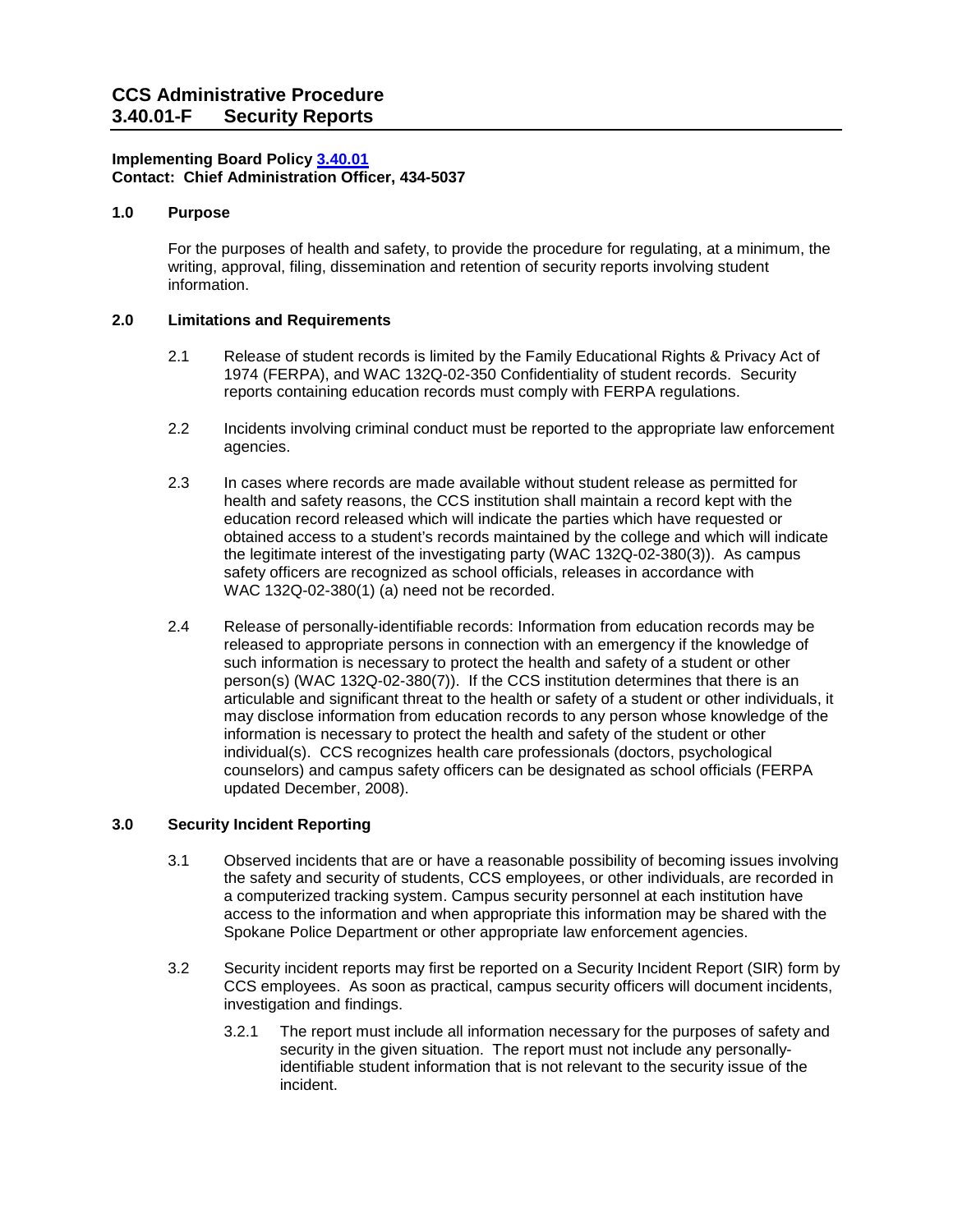security and administrators of any needed changes in security planning. 3.2.2 Data will be analyzed frequently to identify trends and inform SCC and SFCC

## **4.0 Student Conduct Incident Report**

 Student Conduct Incident Report (SCIR) forms are used to record incidents that may or may not under the limitations afforded by FERPA and the appropriate WACs (See section 2.0, Limitations and Requirements, above). To obtain a SCIR form, see paragraph 7.6, below. be related to safety and security issues. These forms may be completed by faculty members or other CCS employees regarding student conduct that is disruptive to the educational environment in some way and may or may not require disciplinary action. Release of a SCIR is protected

- Associate Dean of Student Services and SFCC Associate Dean of Student Life. 4.1 All SCIRs will be routed to the appropriate administrator at each institution: SCC
- Associate Dean of Student Services and SFCC Associate Dean of Student Life.<br>4.2 If the SCIR has the box checked that the incident is a security issue, or if after reviewing SCIR. The security officer inputs only the security relevant information into SIRTS. the SCIR, the appropriate administrator identified in 4.1, above, deems that it may be a security issue, the appropriate security officer is immediately notified and shown the
- 4.3 The appropriate administrators identified to 4.1, above, retain the SCIR forms.

# **5.0 Retention of Security Records**

 which are maintained solely for law enforcement purposes and which are not made available to "education records" (WAC 132Q-02-360). As such, students do not possess the right to inspect disclosure through the Washington State Public Records Act (Chapter 42.56 RCW). Records of the campus security department which are kept apart from academic records and persons other than law enforcement officials of the same jurisdiction are not considered such records as is the case with education records; however, such records may be subject to

- 5.1 Security records shall be kept separate and apart from academic records. Special precautions shall be exercised to ensure that information from disciplinary, security, or counseling files is not revealed to unauthorized persons.
- records by the offices maintaining such records (WAC 132Q-02-360). As security records kept by campus security personnel are not education records, such records will 5.2 Provision shall be made for periodic review and routine destruction of inactive disciplinary be retained and destroyed as prescribed in the Washington State General Retention Schedule.

### **6.0 Campus Contacts**

- 6.1 Spokane Community College
	- Office of the Associate Dean of Student Services for Student Development, Bldg. 6
	- $\triangleright$  Office of the Vice President for Student and Instructional Services, Bldg. 50

### 6.2 Spokane Falls Community College

- Office of the Associate Dean for Student Life, Bldg. 17, Rm 126
- Office of the Vice President of Student Services, Bldg. 17, Rm 150A
- $\triangleright$  Security, Bldg. 17